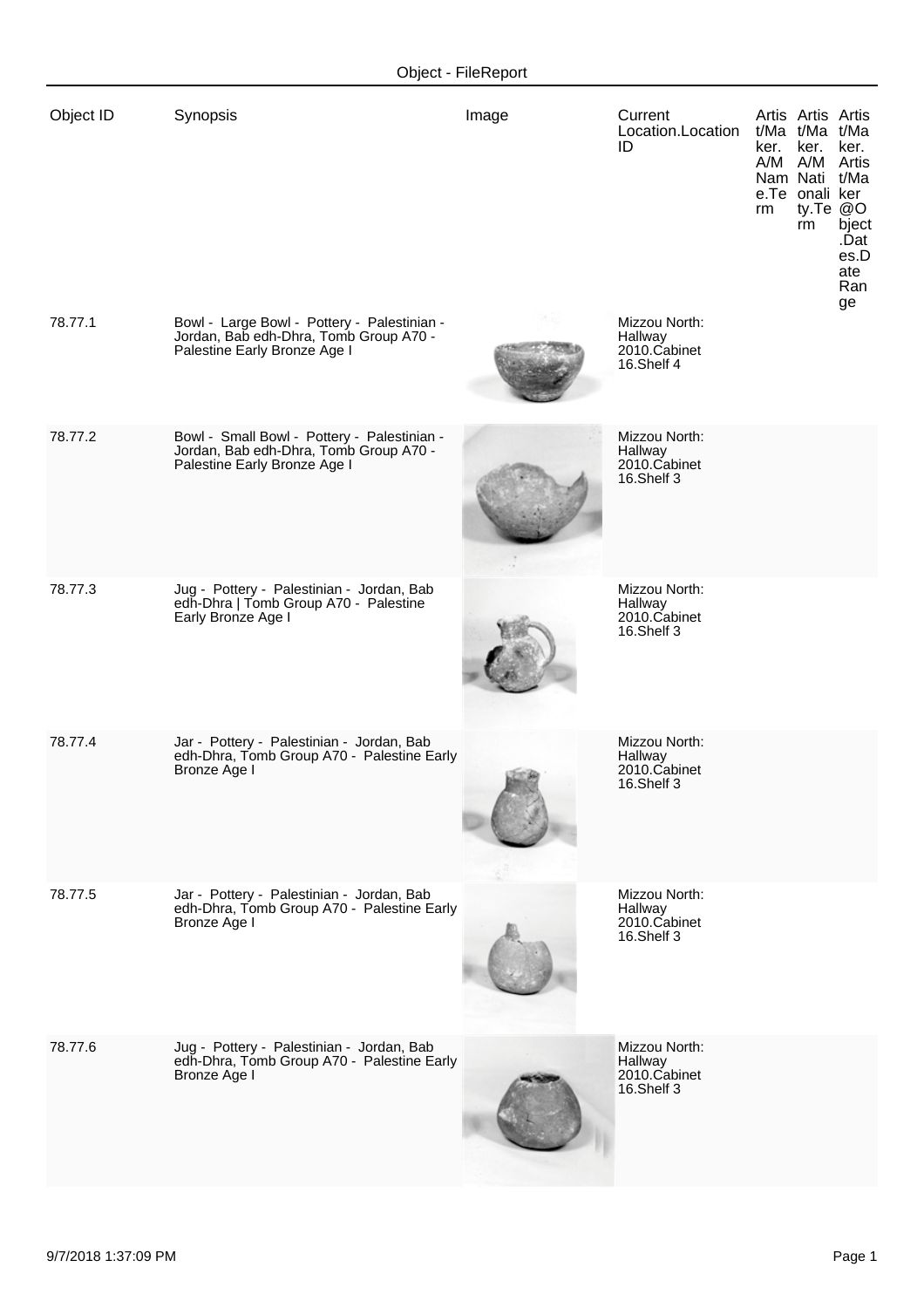78.77.7 Bowl - Basalt - Palestinian - Jordan, Bab edh-Dhra, Tomb Group A70 - Palestine Early Bronze Age I



Mizzou North: Hallway 2010.Cabinet 20.Shelf 6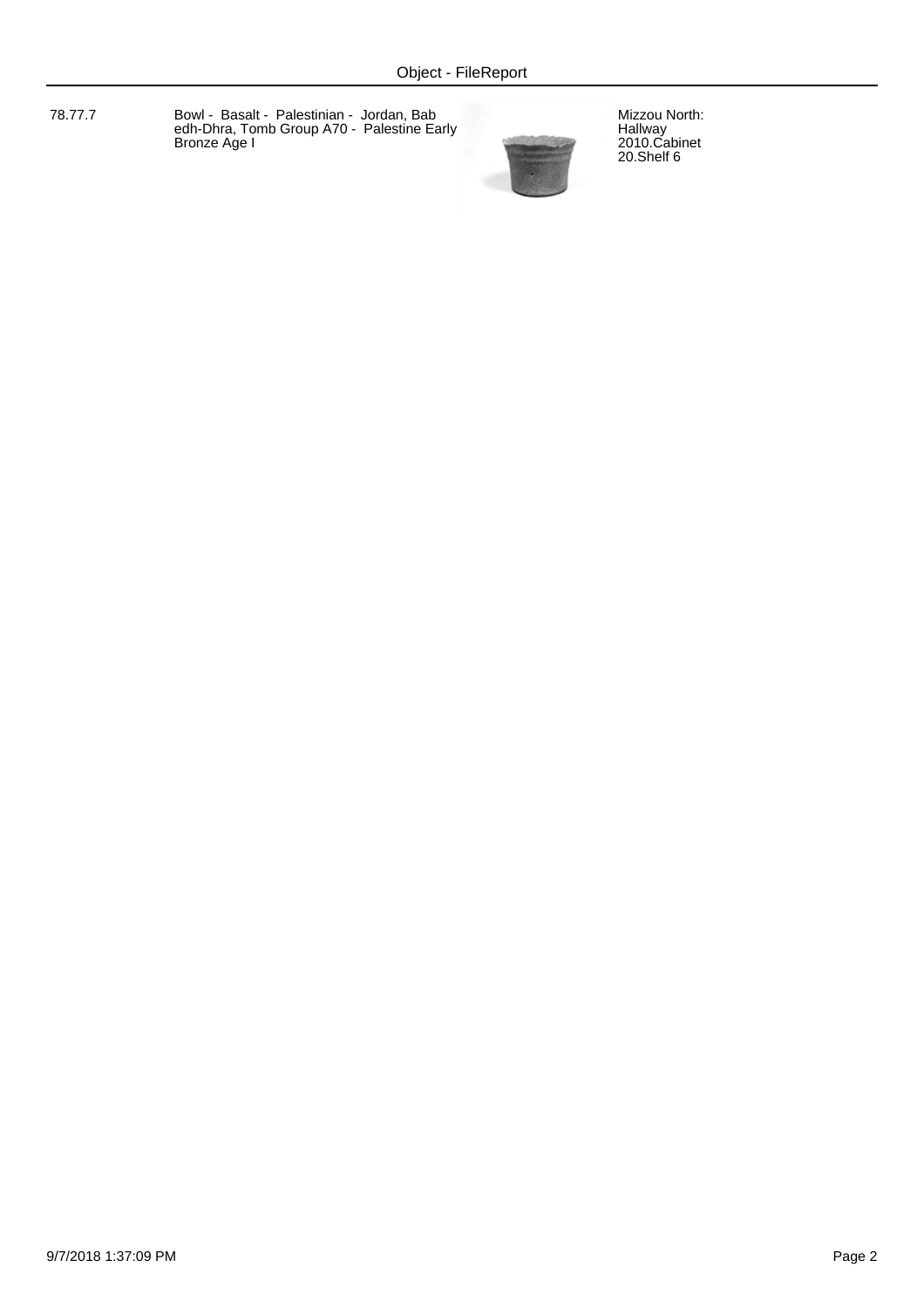| Object ID | Synopsis                                                                                                                                           | Image | Current<br>Location.Location<br>ID                     | ker.<br>rm | t/Ma t/Ma /Mak<br>ker.<br>Nam Nati aker<br>ty.Te ject.<br>rm | Artis Artis Artist<br>er.Ar<br>A/M A/M tist/M<br>e.Te onali @Ob<br>Date<br>s.Dat<br>e<br>Ran<br>ge |
|-----------|----------------------------------------------------------------------------------------------------------------------------------------------------|-------|--------------------------------------------------------|------------|--------------------------------------------------------------|----------------------------------------------------------------------------------------------------|
| 78.78.1   | Jug - Pottery - Palestinian - Jordan, Bab<br>edh-Dhra, Tomb Group A73 - Palestine Early<br>Bronze Age I                                            |       | Mizzou North:<br>Hallway<br>2010.Cabinet<br>16.Shelf 4 |            |                                                              |                                                                                                    |
| 78.78.2   | Bowl - Pottery - Palestinian - Jordan, Bab<br>edh-Dhra, Tomb Group A73 - Palestine Early<br>Bronze Age I                                           |       | Mizzou North:<br>Hallway<br>2010.Cabinet<br>16.Shelf 4 |            |                                                              |                                                                                                    |
| 78.78.3   | Amphoriskos - Painted Miniature<br>Amphoriskos - Pottery - Palestinian -<br>Jordan, Bab edh-Dhra, Tomb Group A73 -<br>Palestine Early Bronze Age I |       | Mizzou North:<br>Hallway<br>2010.Cabinet<br>16.Shelf 4 |            |                                                              |                                                                                                    |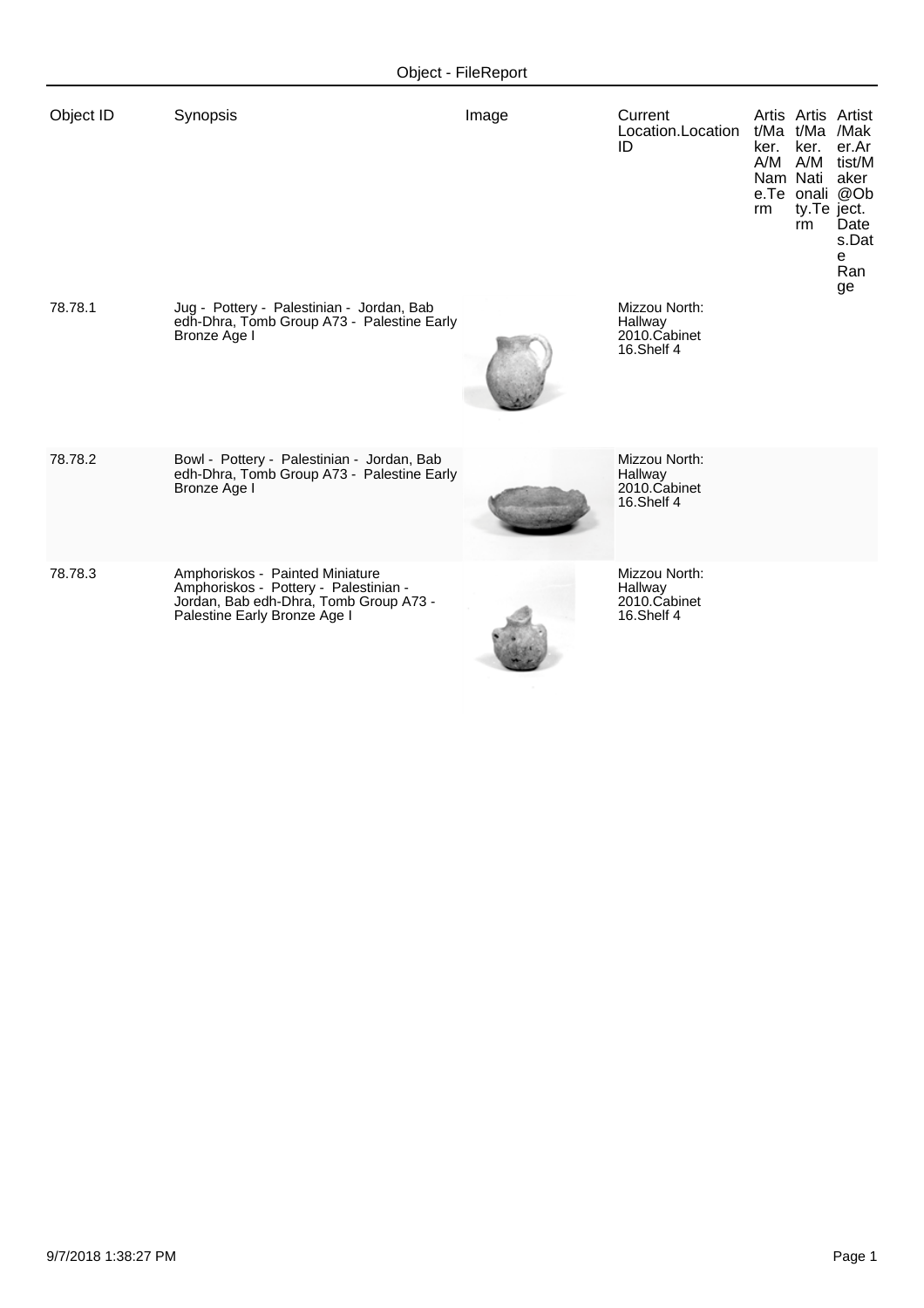| Object ID | Synopsis                                                                                                             | Image | Current<br>Location.Location<br>ID                  | ker.<br>rm | Artis Artis Artis<br>t/Ma t/Ma t/Ma<br>ker.<br>A/M A/M Artis<br>Nam Nati t/Ma<br>e.Te onali ker<br>ty.Te @O<br>rm | ker.<br>bject<br>.Ďat<br>es.D<br>ate<br>Ran<br>ge |
|-----------|----------------------------------------------------------------------------------------------------------------------|-------|-----------------------------------------------------|------------|-------------------------------------------------------------------------------------------------------------------|---------------------------------------------------|
| 78.79.1   | Jar - Pottery - Palestinian - Jordan, Bab<br>edh-Dhra, Tomb Group C3 - Palestine Early<br>Bronze Age I               |       | Mizzou North:<br>Hallway 2010.Cabinet<br>16.Shelf 4 |            |                                                                                                                   |                                                   |
| 78.79.2   | Bowl - Pottery - Palestinian - Jordan, Bab<br>edh-Dhra, Tomb Group C3 - Palestine Early<br>Bronze Age I              |       | Mizzou North:<br>Hallway 2010.Cabinet<br>16.Shelf 4 |            |                                                                                                                   |                                                   |
| 78.79.3   | Bowl - Large Bowl - Pottery - Palestinian -<br>Jordan, Bab edh-Dhra, Tomb Group C3 -<br>Palestine Early Bronze Age I |       | Mizzou North:<br>Hallway 2010.Cabinet<br>16.Shelf 4 |            |                                                                                                                   |                                                   |
| 78.79.4   | Jug - Pottery - Palestinian - Jordan, Bab<br>edh-Dhra, Tomb Group C3 - Palestine Early<br>Bronze Age I               |       | Mizzou North:<br>Hallway 2010.Cabinet<br>16.Shelf 4 |            |                                                                                                                   |                                                   |